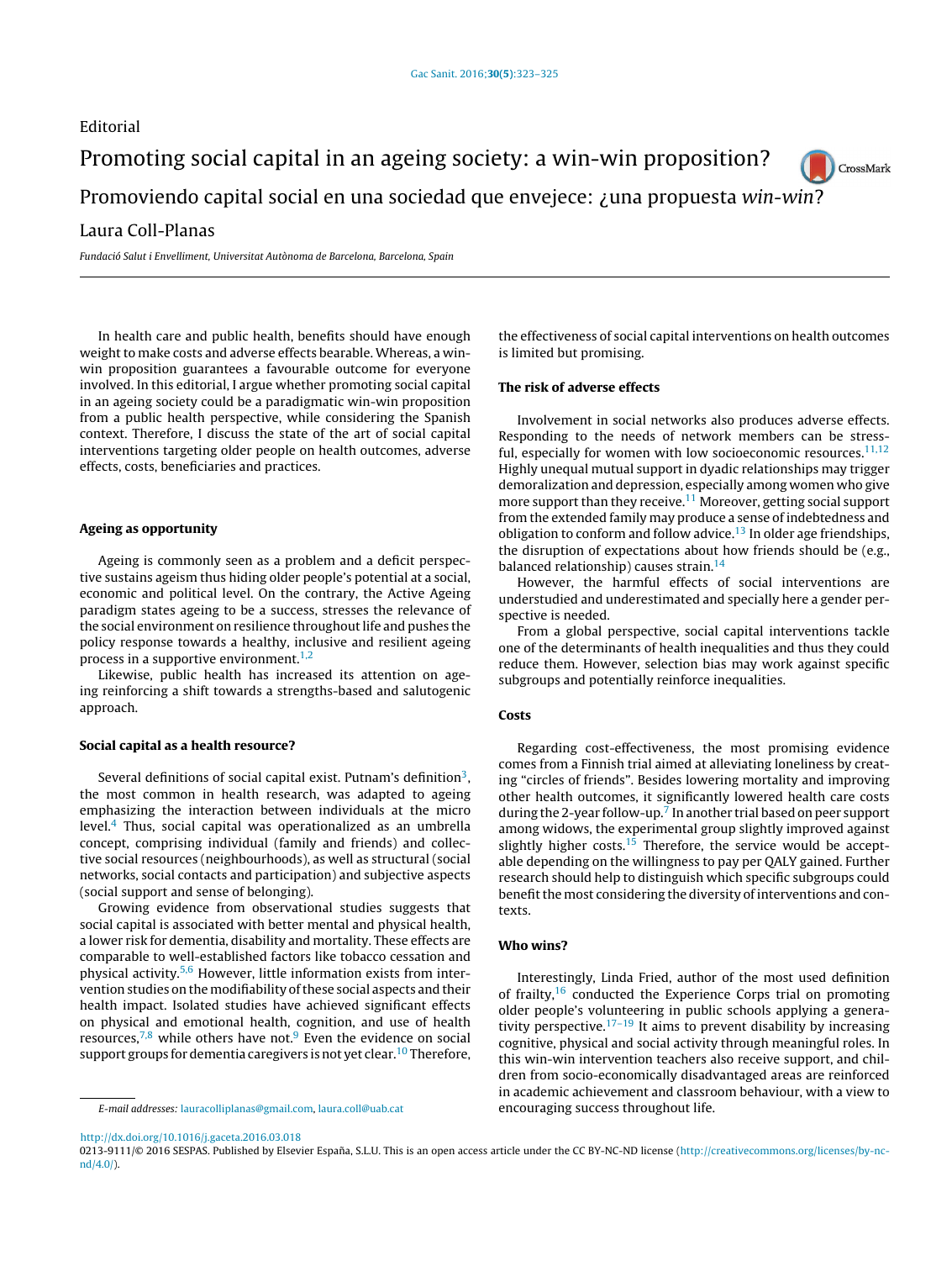A similar intervention, specifically an intergenerational programme based on reminiscence, was conducted also in schools from a socio-economically deprived city but in Brazil.<sup>[20](#page-2-0)</sup> Positive effects were found among adolescents and older adults but compliance was very low among the oldest group.

Caregivers are some of the main beneficiaries of peer support groups. Moreover, peer support programmes also target patients with chronic diseases to achieve better self-management and healthier lifestyles. Regarding mental health, people suffering from loneliness and depression benefit from increasing their participation in groups or from receiving one-to-one support. $21$ Interventions based on social interaction have been successful at promoting cognition among people with and without mild cognitive impairment and at reducing agitation among nursing home residents with dementia with an effect size comparable to risperidone.[22](#page-2-0)

In short, social capital interventions may benefit a wide range of older people, family members, carers and people from other generations. Indirectly, health and social care professionals would also benefit from them.

But who is missing? Selection bias is a big challenge to be considered: social capital interventions (e.g., group-based or involving information and communication technologies) do not appeal to everybody. Moreover, they require time availability, thus they may exclude people with caring responsibilities within the family, especially women. Likewise, older people, especially women and those who are frail and impaired, are often excluded from participation mechanisms.

### Social capital, ageing and health in practice

Context is highly relevant in social capital. Therefore, contextspecific research and evaluation are required. In familistic countries like Spain, more social support is provided but loneliness is also more prevalent than in individualistic countries from Northern Europe. In the Spanish social and health care system, social capital practices are present, although mostly are not theoretically based, systematically applied, or rigorously evaluated. Support groups are widespread, especially those targeting caregivers to reduce their stressful experience. Some Spanish experiences on social support have been published, e.g., groups for older people, $23$  a loneliness study based on primary health care $24$  and one in a nursing home.<sup>[25](#page-2-0)</sup> In Italy, another familistic context, a social support intervention provided by volunteers to older cancer patients receiving chemotherapy successfully increased their quality of life.<sup>[26](#page-2-0)</sup>

As recommended by the Task Force on Community Preventive Services, $27$  social support health behaviour interventions, especially peer support, are increasingly implemented to promote healthier lifestyles andbetter self-management of chronic illnesses. In our context, there is the Programa Pacient Expert Catalunya<sup>®</sup> and a published experience in social interaction and physical exercise targeting women referred by general practitioners.<sup>[28](#page-2-0)</sup>

Social participation practices are mainly considered as leisure, cultural and political activities not linked to health. However, in recent years, social prescribing has gained attention as a referral scheme that links patients from primary health care with nonmedical sources of support like mutual support, befriending and participation opportunities in the community (e.g., arts and creativity, volunteering.  $\ldots$ ).<sup>[29](#page-2-0)</sup> In Catalonia, it is promoted by the Health Department through the PINSAP and the Programme COMSalut and, in Asturias, by the Observatorio de Salud.

Currently, the on-going randomized clinical trial AEQUALIS<sup>[30](#page-2-0)</sup> aims to reduce health inequalities through promoting social capital, health literacy and self-care in socio-economically deprived urban areas around Catalonia. Furthermore, the municipality of Barcelona is implementing the programme "Escoles de Salut per a gent gran" focused on reducing social isolation in the elderley in the most deprived neighborhoods of the city and it is currently building VINCLES BCN, a service aimed at reducing loneliness by promoting social capital.

Finally, 39 Spanish cities have joined the WHO Global Network of Age-friendly Cities and Communities. This initiative guides the definition and implementation of action plans to engage governments and the overall society in creating inclusive and accessible urban environments, while considering the diversity of cultural and socio-economic contexts for a better ageing from a lifecycle perspective.

## What is next?

There is a lack of high quality research in social capital promotion, especially in familistic countries. Therefore, more research but also more evaluation of current practices, from global policy to local programmes, should be conducted to drive a shift towards multilevel interventions and intersectorial health policies.

Research should focus on the effectiveness of social capital interventions on positive and negative health outcomes, including the avoidance or lowering of medication (e.g., in cases of minor depressive symptoms) and their usefulness in changing behaviour.

Efforts should be put into understanding and improving processes. Regarding implementation, fidelity, adherence and tailoring to the personal, cultural and socio-economic context are major issues. Besides, intervention designs require logic models, which integrate theoretical background and assumptions made to achieve changes. $31$  Social capital components are often combined with health education, physical activity, self-management skills, etc. Hence, there is a need to analyse mechanisms of impact and the influences of context.<sup>[31](#page-2-0)</sup>

Flexible designs with individual and group-based components, and remote and face-to-face delivery modes might be better to meet specific needs and reduce selection bias. Moreover, health professionals need to become more aware and be provided with useful resources to act in their daily practice. In this vein, social prescription could become a promising mechanism. However, social prescription is a concept seldom found in the health literature. Therefore, research is needed to understand whether different models would work first on changing professionals' and patients' behaviours embedded in social prescription and, secondly, achieving health outcomes.

Finally, a debate about social capital promotion needs to be opened to understand shared responsibilities and define new roles, since they include but go beyond public health and health care.

## Concluding...

Apart from the costs and adverse effects, achieving the potential benefits of social capital faces a major challenge: understanding and managing the complexity of effectively improving existing networks and successfully creating new ones; especially given that the most ambitious goal of social capital-based intervention is to promote a more meaningful life, a more meaningful ageing.

Lastly, social capital research and practice is needed to finally build the third pillar of the biopsychosocial health model, which should reinforce the biological and psychological perspective fulfilling the complexity of health from ill health to salutogenesis.

### Authorship contributions

LCP has drafted the final manuscript, read and approved the final version.